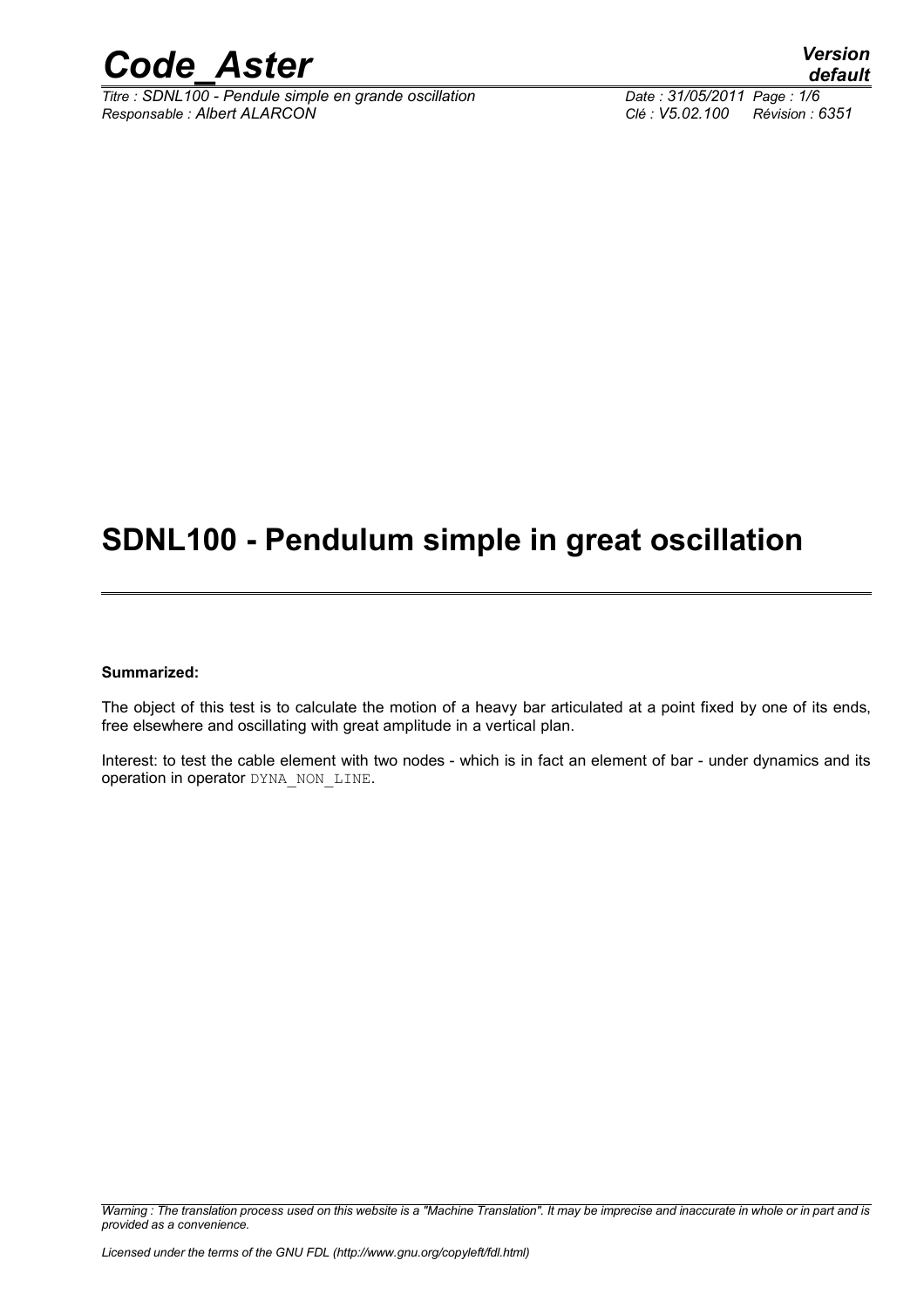*Titre : SDNL100 - Pendule simple en grande oscillation Date : 31/05/2011 Page : 2/6 Responsable : Albert ALARCON Clé : V5.02.100 Révision : 6351*

### **1 Problem of reference**

#### **1.1 Geometry**



a rigid *OP* pendulum length 1 and center of gravity *G* oscillates around the point *O* .

The angular position of the pendulum is located by:  $\alpha = \theta - \pi$ 

#### **1.2 Material properties**

linear Density of the pendulum: 1. *kg* /*m*

Axial rigidity (produced Young modulus by the area of the cross-section):  $~1.10^{8}\,N$ 

#### **1.3 Boundary conditions and loadings**

the pendulum is articulated at the fixed point *O* . Under the action of gravity, its end *P* oscillates on the half-circle  $(\Gamma)$  of center  $O$  and  $1$ . There is no friction.

#### **1.4 Initial conditions**

the pendulum is released without velocity of the horizontal position *OP* .

$$
\theta = +\frac{\pi}{2}, \ \dot{\theta} = 0
$$

*Warning : The translation process used on this website is a "Machine Translation". It may be imprecise and inaccurate in whole or in part and is provided as a convenience.*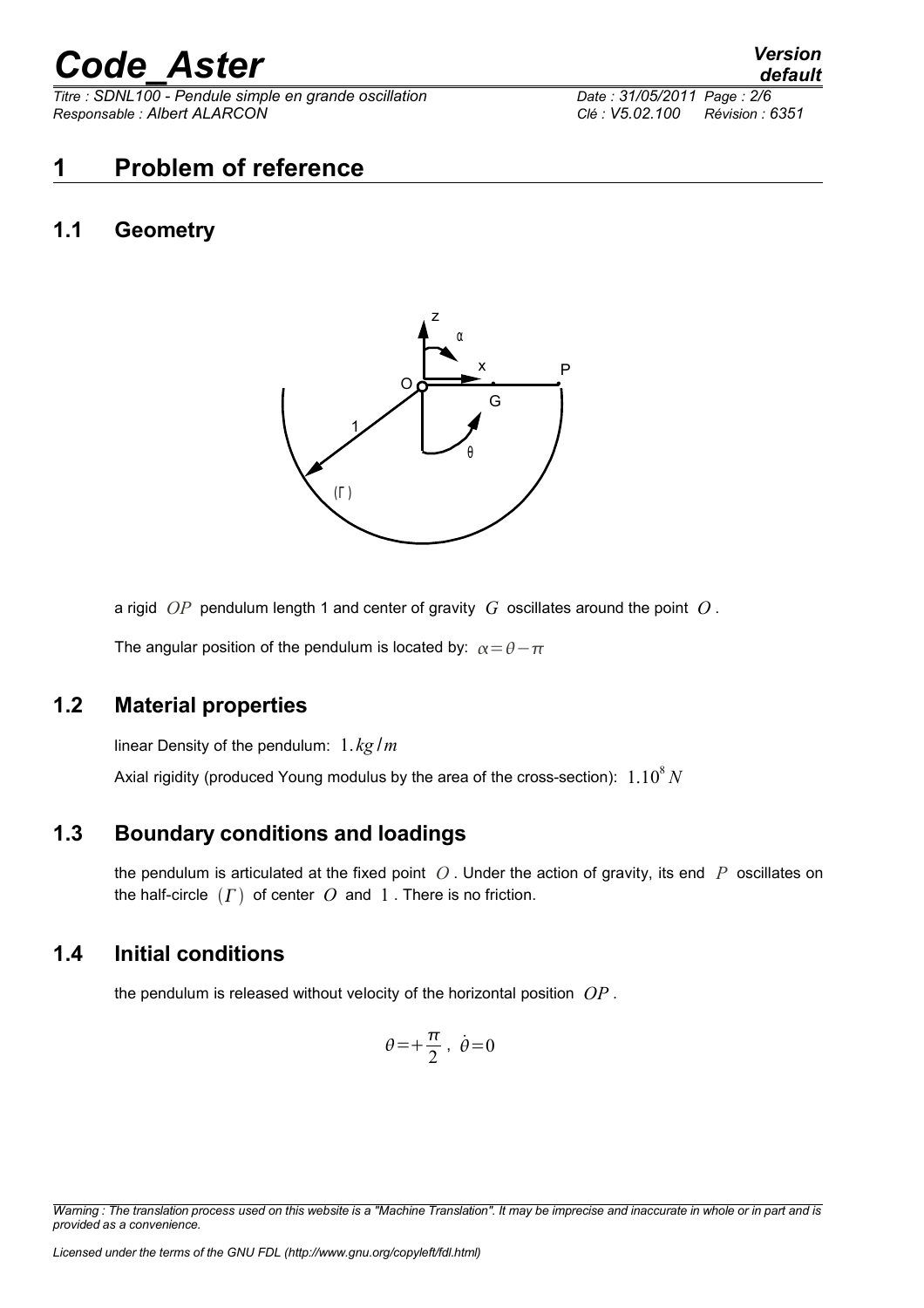*Titre : SDNL100 - Pendule simple en grande oscillation Date : 31/05/2011 Page : 3/6 Responsable : Albert ALARCON Clé : V5.02.100 Révision : 6351*

*default*

### **2 Reference solution**

#### **2.1 Method of calculating used for the reference solution**

the period *T* of a mobile pendulum without friction around the fixed point *O* , of which the mass is concentrated at the center of gravity *G* (*OG*=*l*) and whose maximum angular amplitude east  $\theta_0$ is given by the series [bib1]:

$$
T = 2 \pi \sqrt{\frac{l}{g}} \left[ 1 + \sum_{n=1}^{\infty} a_n^2 \left( \sin \frac{\theta_0}{2} \right)^{2n} \right]
$$
  
with  

$$
a_n = \frac{2n-1}{2n}
$$

#### **2.2 Results of reference**

For  $l = 0.5$   $m$  ,  $g = 9.81$   $m/s^2$  and  $\theta_0 = \pi/2$  , one finds:  $T = 1.6744$   $s$ 

#### **2.3 Uncertainty on the solution**

One added the terms of the series until  $n=12$  inclusively, the last term taken into account being lower than  $10^{-5}$  time the calculated sum.

#### **2.4 Bibliographical references**

1) J. HAAG, "motions vibratory", P.U.F. (1952). Modelization

*Warning : The translation process used on this website is a "Machine Translation". It may be imprecise and inaccurate in whole or in part and is provided as a convenience.*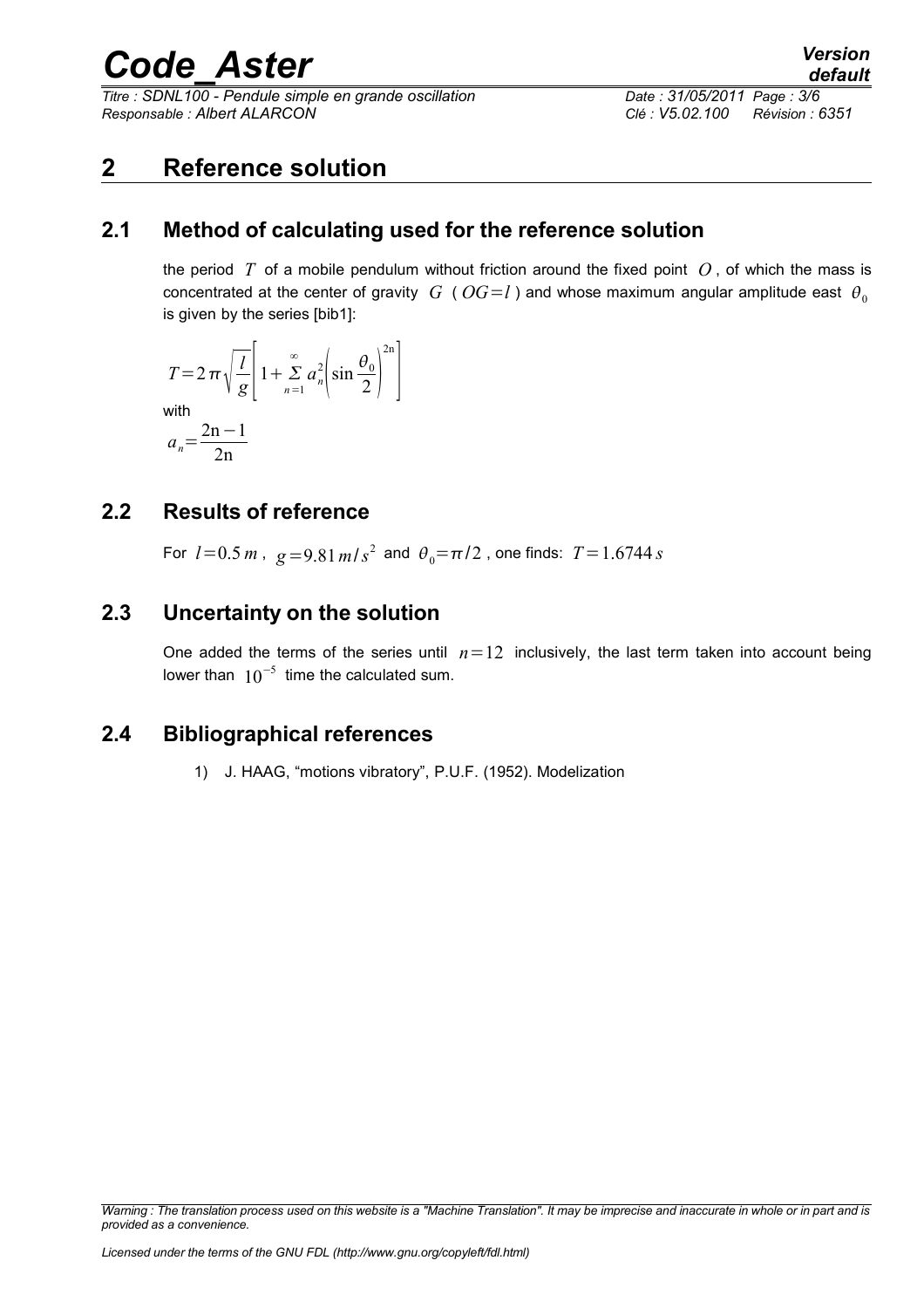*Titre : SDNL100 - Pendule simple en grande oscillation Date : 31/05/2011 Page : 4/6 Responsable : Albert ALARCON Clé : V5.02.100 Révision : 6351*

### **3 A Characteristic**

#### **3.1 of the modelization the pendulum**

is modelled by a cable element with 2 nodes, identical to an element of bar of constant section. **Discretizations** 

: spatial

- : a cable element MECABL 2 temporal
- : motion analyzes over one period supplements by  $T$  time step equal to. Characteristics *T* / 40

#### **3.2 of the mesh Many**

nodes: 2 Number of meshes and types: 1 mesh SEG2 Results

*Warning : The translation process used on this website is a "Machine Translation". It may be imprecise and inaccurate in whole or in part and is provided as a convenience.*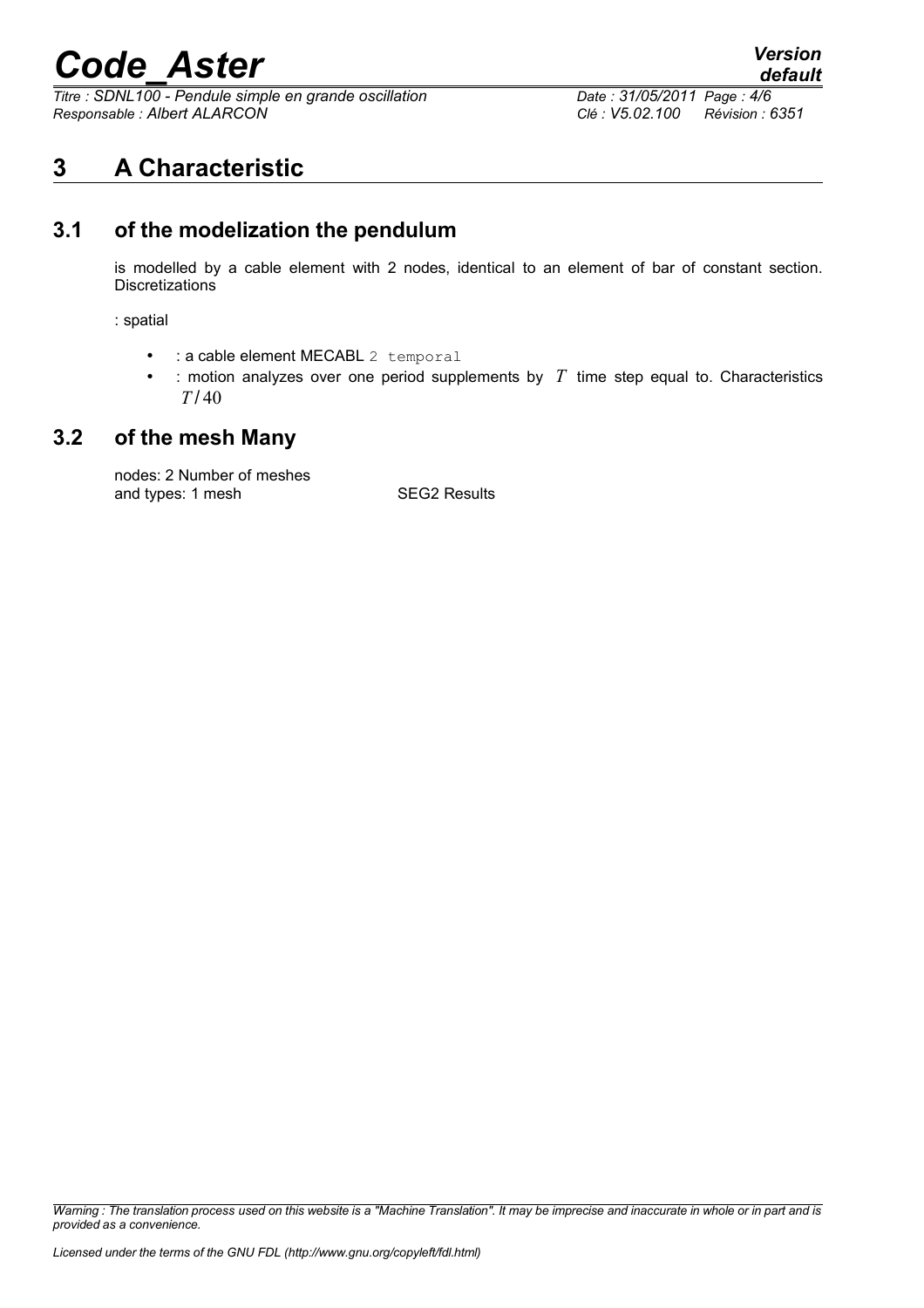*Titre : SDNL100 - Pendule simple en grande oscillation Date : 31/05/2011 Page : 5/6 Responsable : Albert ALARCON Clé : V5.02.100 Révision : 6351*

### **4 of the modelization A Values**

#### **4.1 tested Identification**

| <b>Reference</b> |      |                  |             | <b>Tolerance</b> | DX on                    |
|------------------|------|------------------|-------------|------------------|--------------------------|
| node             | to   | P                | $-1,000000$ | $-1.000000$      | (relative) DZ on         |
| $t = 0,4186$     |      |                  |             |                  |                          |
| node             | with | $\overline{P}$   | $-1,000000$ | $-1.000000$      | (relative) DX on         |
| $t = 0,4186$     |      |                  |             |                  |                          |
| node             | with | P                | $-2,000000$ | $-2.000000$      | (relative) DZ on         |
| $t = 0,8372$     |      |                  |             |                  |                          |
| node             | with | P                | 0,000000    | 0.000000         | -4% (absolute) DX on     |
| $t = 0.8372$     |      |                  |             |                  |                          |
| node             | with | $\boldsymbol{P}$ | $-1,000000$ | $-1.000000$      | (relative) DZ on         |
| $t = 1,2558$     |      |                  |             |                  |                          |
| node             | with | $\boldsymbol{P}$ | $-1,000000$ | $-1.000000$      | (relative) DX on         |
| $t = 1,2558$     |      |                  |             |                  |                          |
| node             | with | P                | 0,000000    | 0.000000         | - 6% (absolute) DZ on    |
| $t = 1,6744$     |      |                  |             |                  |                          |
| node             | with | $\boldsymbol{P}$ | 0,000000    | 0.000000         | - 3% (absolute) One also |
| $t = 1,6744$     |      |                  |             |                  |                          |

test the parameters of the data structure results: Identification

| <b>Reference</b>                           | <b>Tolerance</b> | <b>INST</b> |
|--------------------------------------------|------------------|-------------|
| NUMERICAL<br>10<br>ORDRE=<br>for           | 0.418600         | <b>ITER</b> |
| 0,418600                                   |                  |             |
| GLOB for NUMERICAL ORDRE= 10               | 9.000000         | $0.00\%$    |
| 9,000000                                   |                  |             |
| <b>NUMERICAL</b><br>15<br>ORDRE=<br>for    | 0.837200         | <b>ITER</b> |
| 0,837200                                   |                  |             |
| GLOB for NUMERICAL ORDRE= 15               | 5.000000         | $0.00\%$    |
| 5,000000                                   |                  |             |
| <b>NUMERICAL</b><br>19<br>$ORDRE =$<br>for | 1.674400         | <b>ITER</b> |
| 1,674400                                   |                  |             |
| GLOB for NUMERICAL ORDRE= 19               | 6.000000         | $0.00\%$    |
| 6,000000                                   |                  |             |

#### **4.2 temporal**

- integration is done by the method of NEWMARK (trapezoidal rule), A each
- time step, convergence is reached in less than 9 iterations. Summary

*Warning : The translation process used on this website is a "Machine Translation". It may be imprecise and inaccurate in whole or in part and is provided as a convenience.*